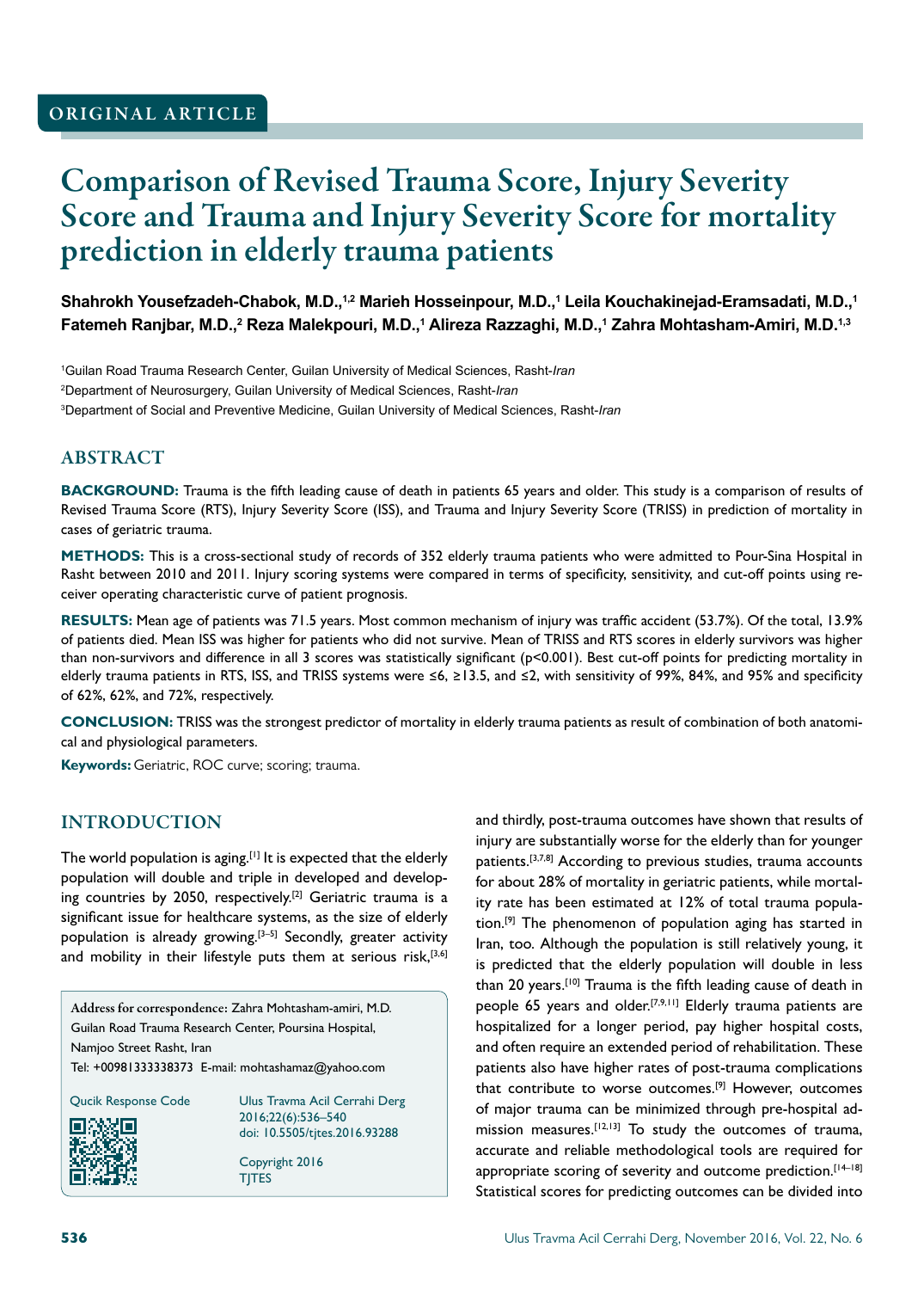3 categories: anatomical scores, physiological scores, or a combination of the 2.<sup>[18]</sup> Trauma and Injury Severity Score (TRISS), Revised Trauma Score (RTS), and Injury Severity Score (ISS) are scoring systems used to assist in clinical decision-making and to aid physicians in initial evaluation of trauma. ISS is an anatomical score and independent predictor of death that is mostly used for patients with multiple injuries.[19] RTS is a physiological score for predicting in-hospital mortality and outcome of traumatic patients.[20] TRISS uses a combination of both physiological and anatomical injury severity scores (ISS and RTS) as well as patient age to predict post-trauma survival.<sup>[16]</sup> Trauma scoring systems are key indicators used to identify adverse outcomes within first hours of admission and predict outcomes of elderly patients.

This study examined outcomes of trauma and relationship to ISS, RTS, and TRISS scores with underlying variables such as morbidity and mortality rates. This study was an effort to identify the best scoring system to apply for prompt and appropriate therapeutic approach with geriatric patients.

#### MATERIALS AND METHODS

This is a cross-sectional study conducted on 352 elderly trauma patients who were admitted to emergency ward of Pour-Sina Hospital of Rasht (Guilan Province, Iran) between 2010 and 2011. Data collection tool was a checklist, which included demographic information, site, and type of injury, initial assessment of patient (vital signs), and scoring tables for calculation of ISS, RTS, and TRISS. To calculate ISS, 3 most injured organs were evaluated. Square values of 3 highest Abbreviated Injury Scale scores in different areas of body were used. RTS is calculated based on Glasgow Coma Scale, systolic blood pressure, and respiratory rate, according to effect coefficient determined by logistic regression model. TRISS is obtained based on physiological and anatomical status of patient on admission and patient age according to the following formula:  $\beta_{i} = \beta_{1} + \beta_{2}$ (RTS)+ $\beta_{3}$ (ISS)+ $\beta_{4}$ (AGE), where  $\beta$ i is regression coefficient. In this score, probability of patient survival (Ps) is calculated using logistic function  $p_i > \frac{1}{(1, e)}$ . To compare ISS, RTS, and TRISS in terms of mortality prediction accuracy, Kolmogorov-Smirnov test was used to examine normality distribution. Mann-Whitney test was employed to compare distribution of values for ISS, RTS, and TRISS in survivors and nonsurvivors. Finally, they were compared in terms of specificity, sensitivity, and cut-off points based on receiver operating characteristic curve (ROC) associated with prognosis of patients using SPSS software (version 18; SPSS Inc., Chicago, IL, USA).

### RESULTS

This study was conducted using records of 352 elderly trauma patients. Of the total, 46.6% were women (n=164) and 53.4% were men (n=188). Mean age of patients was 71.55±8.07 years (range: 60–100 years). Mean age of female and male

patients was 72.7 years (±8.24 years) and 70.55 years (±7.79 years), respectively. Most common mechanism of trauma was road traffic accident (53.7%), followed by fall (41.5%). Overall, 96.6% (n=340) and 3.4% (n=12) of total trauma cases were blunt and penetrating, respectively. Most common injured organs were upper and lower extremities (93.5%; n=329), followed by head and neck (37.8%; n=133) (Figure 1).

Of total 352 patients, 303 patients (86.1%) recovered after treatment in hospital and 49 patients (13.9%) died.

Results indicated that all 3 indices followed a normal distribution (p>0.05) in non-survivor group, while distribution of survivors was not normal (p<0.001).

Numerical values were used to calculate mean and comparison between survivors and non-survivors. Mean ISS, RTS, and TRISS



**Figure 1.** Frequency of injuries in different organs of trauma patients



**Figure 2.** ROC curve of ISS, RTS, and TRISS in mortality prediction of elderly trauma patients. ISS: Injury Severity Score; ROC: Receiver operating characteristic RTS: Revised Trauma Score; TRISS: Trauma and Injury Severity Score.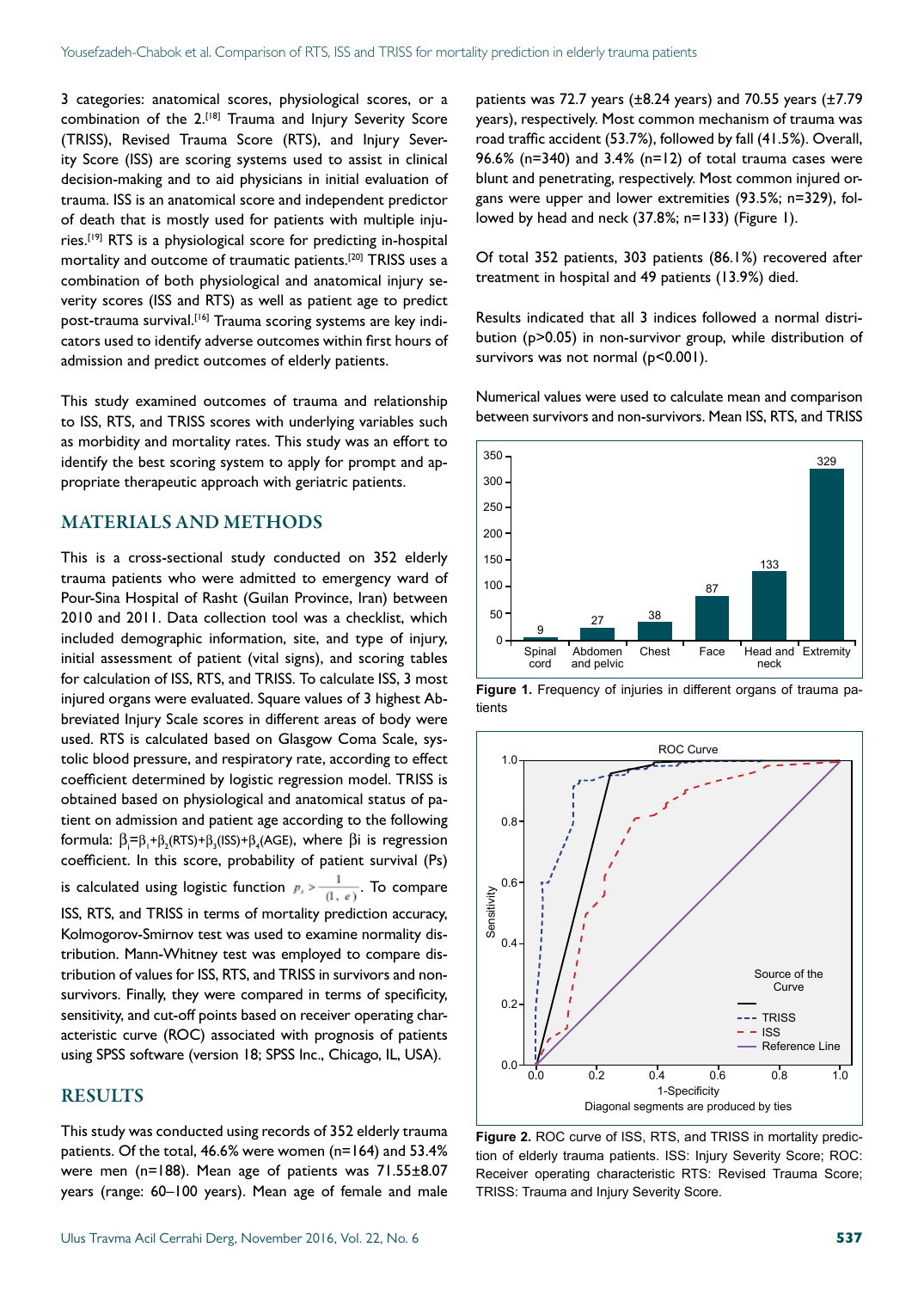| Index                            | <b>Survivors</b><br>$(n=49)$ | <b>Non-survivors</b><br>$(n=303)$ | p     |
|----------------------------------|------------------------------|-----------------------------------|-------|
|                                  | Mean±SD                      | Mean±SD                           |       |
| <b>Injury Severity Score</b>     | 15.95±10.46                  | $7.31 \pm 6.22$                   | 0.000 |
| <b>Revised Trauma Score</b>      | $5.65 \pm 1.82$              | $7.79 \pm 0.27$                   | 0.000 |
| Trauma and Injury Severity Score | $1.04 \pm 1.49$              | $3.49 \pm 0.60$                   | 0.000 |

**Table 1.** Mean ISS, RTS, and TRISS of elderly survivors and non-survivors

SD: Standard deviation.

**Table 2.** Comparison of area under ROC curve for trauma scoring systems

| Index                            | Area under the Curve <sup>*</sup> | CI: 95%       | p     |
|----------------------------------|-----------------------------------|---------------|-------|
| <b>Injury Severity Score</b>     | 0.76                              | $0.68 - 0.85$ | 0.000 |
| Revised Trauma Score             | 0.87                              | $0.79 - 0.94$ | 0.000 |
| Trauma and Injury Severity Score | 0.94                              | $0.90 - 0.98$ | 0.000 |

\*: Statistically significant for all three scores.

Table 3. Comparison of sensitivity, specificity, positive likelihood ratio and negative likelihood ratio of optimum cut-off points based on ROC in ISS, RTS and **TRISS** 

|              | $-LR^*$ | $+LR^*$ | Specificity (%) | Sensitivity (%) | Cut-off     |
|--------------|---------|---------|-----------------|-----------------|-------------|
| <b>ISS</b>   | 0.24    | 2.04    | 58              | 86              | $\leq$ 12.5 |
| <b>RTS</b>   | 0.02    | 2.60    | 62              | 99              | ≥6          |
| <b>TRISS</b> | 0.07    | 3.39    | 72              | 95              | $\geq$ 2    |

\* +LR: Positive likelihood ratio= sensitivity/1-specificity; \*\*-LR: Negative likelihood ratio= 1-sensitivity/specificity. ISS: Injury Severity Score; ROC: Receiver operating characteristic RTS: Revised Trauma Score; TRISS: Trauma and Injury Severity Score.

of both survivors and non-survivors are presented in Table 1. As can be seen in Table 1, mean ISS was higher for non-surviving elderly patients than survivors. It was determined that means of TRISS and RTS were higher for survivors than nonsurviving patients. Difference in mean was statistically significant in all 3 scores (p<0.001). TRISS (94%) and ISS (76%) had the highest and lowest area under ROC for prediction of mortality. Area under ROC curve for all 3 scores was statistically significant (Table 2 and Figure 2).

The best cut-off point for predicting mortality in elderly patients was ≤6 for RTS with sensitivity of 99% and specificity of 62%, while for ISS it was determined to be ≥13.5 with 84% sensitivity and 62% specificity, and for TRISS it was ≤2 with 95% sensitivity and 72% specificity (Table 3).

#### DISCUSSION

Most of 352 elderly trauma patients in the present study were men. Some studies have had similar results,[21–23] while

other studies reported that more geriatric trauma patients were women.[24,25] Mean age of our patients was 71.5 years with age range of 60 to 100 years. This is consistent with other studies.[4,26,27] The present study indicated that the most common mechanisms leading to trauma in the elderly were motor vehicle accidents, followed by falls. A study by Akköse Aydin et al. also revealed that most common mechanism leading to trauma was motor vehicle accident,<sup>[22]</sup> while in a study conducted by Richmond et al. it was found that 61.7% of injuries in the elderly occurred due to fall.[26] Moreover, study by Bradburn et al. indicated that the most frequent mechanism was fall followed by road traffic accidents. [24] Present study was conducted at Pour-Sina Hospital, in northern Iran, which has the highest accident referral rate in this region of country and this may have influenced finding about incidence of accidents. Most frequently injured organ was extremity, followed by head and neck. In their research, Akköse Aydin et al. reported that the most common injury sites were head and extremities.<sup>[22]</sup> In this study, 13.9% of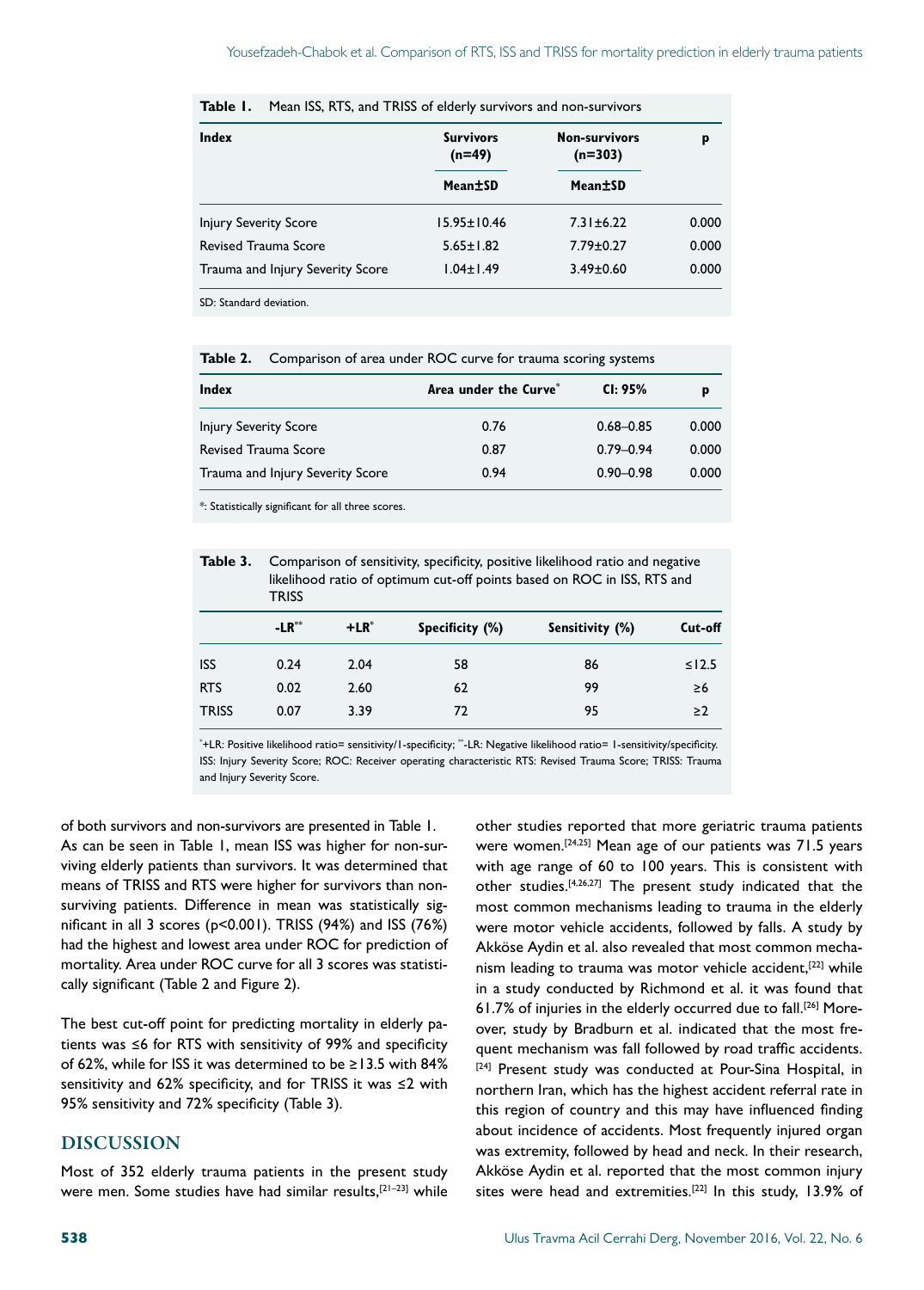elderly trauma patients died. Parreira et al. found that 5% of the patients in 70–79 age group and 5.3% of patients aged over 80 years died.<sup>[4]</sup> Kim's study reported mortality rate of 18.1%.[27] In the present study, mean plus standard deviation of ISS for non-survivors was 15.95±10.46 and 7.31±6.22 for survivors; mean plus standard deviation of RTS for former was 5.65±1.82, and 7.79±0.27 for latter group. Mean plus standard deviation of TRISS for non-survivors was 1.04±1.49 and was 3.49±0.6 for survivors. In research conducted by Akköse Aydin et al., mean of RTS was 11.6 and 8.3 in survivors and non-survivors, while mean of ISS was 8 in survivors and 20 in non-survivors.<sup>[22]</sup> Cevik et al. study that involved 395 elderly trauma patients who were injured in motor vehicle accidents found that median of ISS was 30.5 (range: 17–41) and 3 (range: 1–9) in non-survivors and survivors, respectively. Mean of RTS was 6.9 (range: 3.98–7.84) and 7.84 (range: 7.84–7.84) in former and latter, respectively. [21] Results indicated that ISS value for survivors is significantly lower than for non-survivors (p<0.0001). Also, RTS (p<0.0001) and TRISS (p<0.0001) for survivors were higher than non-survivors. This difference was statistically significant. Akkose's study revealed significant difference between RTS and ISS in both groups. According to their results, mean ISS was lower for survivors, while mean RTS of survivors was higher than that of non-survivors.[22] Area under ROC curve using ISS, RTS, and TRISS for predicting death was 0.76, 0.87, and 0.94, respectively; all of these scores were statistically significant in terms of mortality prediction. Murlidhar et al. reported that patient mortality rate predicted using TRISS was 10.89%, while rates for RTS and ISS were 61.6% and 16.6%, respectively, but actual mortality rate was 21.26%. Greater age of patients compared with other studies accounted for this remarkable difference.<sup>[28]</sup> According to logistic regression model used in our study, TRISS was the strongest predictor of mortality in elderly trauma patients. In a study conducted by Mitchell et al. in Canada published in 2007, it was reported that scoring systems including TRISS had a good ability to predict the prognosis of patients with trauma.[29] In a study conducted in India, Hariharan et al. concluded that using TRISS system to predict morbidity and mortality after fall in the elderly can play an important role in treatment planning. Another study found that TRISS was not very accurate in predicting the prognosis of trauma patients in developing country setting; however, they maintained that TRISS was the most reliable scoring method.<sup>[30]</sup>

### Conclusion

Mortality rate due to trauma in elderly patients is high, and based on our results, TRISS is the most powerful predictor of mortality in these patients, which may be due to consideration of physiological and anatomical parameters. Thus, using TRISS is recommended for proper scoring of trauma severity and predicting mortality in order to implement timely preventive measures and treatments as well as appropriate management of trauma in this age group.

#### Acknowledgements

We thank the Clinical Research Development Unit staff of Pour-Sina Hospital and Guilan University of Medical Sciences for their cooperation, and Ms. Fatemeh Javadi for translating the manuscript.

### Funding/Support

None.

Conflict of interest: None declared.

#### REFERENCES

- 1. Adib-Hajbaghery M, Aghahoseini S. The evaluation of disability and its related factors among the elderly population in Kashan, Iran. BMC Public Health 2007;7:261. **[Crossref](https://doi.org/10.1186/1471-2458-7-261)**
- 2. Tavakoli H, Ahmadi-Amoli H, Yaghoobi Notash A, Adelyazdankhah Konari A, Gholkhani F, Khashayar P. Trauma-related Mortality and Morbidity due to Trauma in the Elderly. Iranian Journal of Aging 2009;4:30–6.
- 3. Jacobs DG. Special considerations in geriatric injury. Curr Opin Crit Care 2003;9:535–9. **[Crossref](https://doi.org/10.1097/00075198-200312000-00012)**
- 4. Parreira JG, Farrath S, Soldá SC, Perlingeiro JA, Assef JC. Comparative analysis of trauma characteristics between elderly and superelderly. Rev Col Bras Cir 2013;40:269–74. **[Crossref](https://doi.org/10.1590/S0100-69912013000400003)**
- 5. Chu I, Vaca F, Stratton S, Chakravarthy B, Hoonpongsimanont W, Lotfipour S. Geriatric trauma care: challenges facing emergency medical services. Cal J Emerg Med 2007;8:51–5.
- 6. Callaway DW, Wolfe R. Geriatric trauma. Emerg Med Clin North Am 2007;25:837–60. **[Crossref](https://doi.org/10.1016/j.emc.2007.06.005)**
- 7. Heffernan DS, Thakkar RK, Monaghan SF, Ravindran R, Adams CA Jr, Kozloff MS, et al. Normal presenting vital signs are unreliable in geriatric blunt trauma victims. J Trauma 2010;69:813–20. **[Crossref](https://doi.org/10.1097/TA.0b013e3181f41af8)**
- 8. Victorino GP, Chong TJ, Pal JD. Trauma in the elderly patient. Arch Surg 2003;138:1093–8. **[Crossref](https://doi.org/10.1001/archsurg.138.10.1093)**
- 9. Aschkenasy MT, Rothenhaus TC. Trauma and falls in the elderly. Emerg Med Clin North Am 2006;24:413–32. **[Crossref](https://doi.org/10.1016/j.emc.2006.01.005)**
- 10. Tajvar M, Arab M, Montazeri A. Determinants of health-related quality of life in elderly in Tehran, Iran. [BMC Public Health 2008;8:323:1–8.](https://doi.org/10.1186/1471-2458-8-323)
- 11. Mangram AJ, Mitchell CD, Shifflette VK, Lorenzo M, Truitt MS, Goel A, et al. Geriatric trauma service: a one-year experience. J Trauma Acute Care Surg 2012;72:119–22. **[Crossref](https://doi.org/10.1097/TA.0b013e318241f0ba)**
- 12. Sasser S, Varghese M, Kellermann A, Lormand JD. Prehospital trauma care system. World Health OrganizationGeneva.2005.on May 2015, In: http://www.who.int/violence\_injury\_prevention/media/ news/04\_07\_2005/en/, Access on 2015.05.01.
- 13. MacKenzie EJ, Rivara FP, Jurkovich GJ, Nathens AB, Frey KP, Egleston BL, et al. A national evaluation of the effect of trauma-center care on mortality. N Engl J Med 2006;354:366–78. **[Crossref](https://doi.org/10.1056/NEJMsa052049)**
- 14. Sharma BR. Triage in trauma-care system: a forensic view. J Clin Forensic Med 2005;12:64–73. **[Crossref](https://doi.org/10.1016/j.jcfm.2005.01.006)**
- 15. Moradi Lakeh M, Tehrani-Banihashemi S.A., Varasteh-Kia G.R, Roohipour M.R. Comparison of Trauma Scoring Systems for Prediction of Patients' Prognosis. RJMS 2002;9:128–9.
- 16. Chawda MN, Hildebrand F, Pape HC, Giannoudis PV. Predicting outcome after multiple trauma: which scoring system? Injury 2004;35:347– 58. **[Crossref](https://doi.org/10.1016/S0020-1383(03)00140-2)**
- 17. Champion HR. Trauma scoring. Scand J Surg 2002;91:12–22.
- 18. Guzzo JL, Bochicchio GV, Napolitano LM, Malone DL, Meyer W, Scalea TM. Prediction of outcomes in trauma: anatomic or physiologic pa-